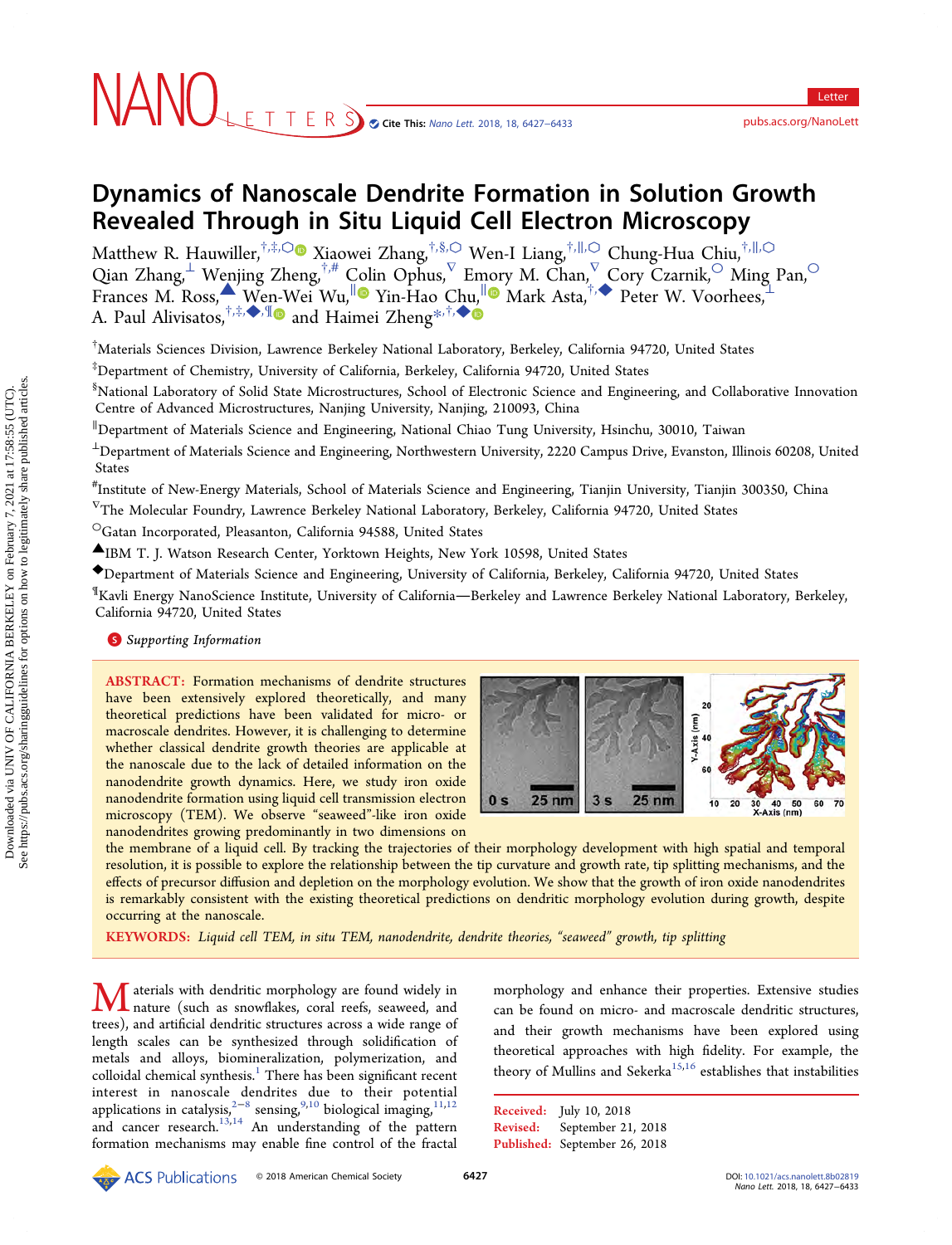<span id="page-1-0"></span>

Figure 1. Growth of iron oxide dendritic nanostructures, "seaweed", observed using liquid cell TEM. (a) Schematic of liquid cell setup with the iron oxide "seaweed" nanostructures growing on the silicon nitride membrane. (b) Sequential images from an in situ TEM movie showing the growth of iron oxide "seaweed" nanostructures. (c) Outlines of the iron oxide nanostructures from each frame and overlaid on each other. Color shows time sequence with blue as the initial time and red as the later time. (d) HAADF STEM image and the corresponding EDS elemental maps of the iron oxide "seaweed" nanostructure after drying the sample.

along the interface of growing materials initiate dendritic growth due to competition between mass transport at solid− liquid interfaces and surface tension.<sup>[17](#page-6-0)</sup> This theory can be used to describe many systems where the growth medium is initially homogeneous, and the evolution of local fluctuations leads to formation of dendrites. Microscopic solvability theory of the steady-state dendrite growth<sup>18−[21](#page-6-0)</sup> reveals that the anisotropy of growing crystals determines the growth rate and tip radius of dendrites, even though their growth directions are not limited to a discrete set of crystallographic directions.<sup>[22](#page-6-0)</sup> If there is no crystallographic anisotropy in the growth kinetics or interfacial energy, the structures exhibit tip splitting resulting in "seaweed"-like fractal patterns.<sup>[23](#page-6-0)</sup> The dendrite growth and tip splitting with respect to instabilities<sup>15−[17,24](#page-6-0)</sup> predicted by theory have been largely validated for micro- and macroscale structures using phase-field simulations,[25](#page-6-0)−[30](#page-6-0) molecular dynamics  $(MD)$ ,<sup>[31](#page-6-0) $-34$  $-34$ </sup> and other computational methods.<sup>[35,36](#page-6-0)</sup> However, whether these theoretical predictions are applicable to nanodendrite growth is unknown. Some unique phenomena present at the nanoscale may be neglected by classical dendrite growth theories. For example, large stress induced by surface or interfaces has been found in the nanoparticle growth.<sup>37</sup> Testing the applicability of classical dendrite theories at the nanoscale is challenging due to the difficulties in tracing the fine details of nanodendrite development.

Recent advances in liquid cell transmission electron microscopy (TEM) provide the opportunity to test the dendrite growth theories in the nanoregime. Liquid cell TEM has been used to study various dynamic phenomena in liquids and at solid−liquid interfaces including colloidal nquius and at some nyum increased measures and depo-<br>nanocrystal growth,<sup>38−[43](#page-6-0)</sup> etching,<sup>[44](#page-6-0)−[46](#page-6-0)</sup> electrochemical depo-sition,<sup>[47](#page-6-0)–[49](#page-6-0)</sup> and the growth of branched nanostructures such as  $Pd, ^{47}Pb, ^{50}$  $Pd, ^{47}Pb, ^{50}$  $Pd, ^{47}Pb, ^{50}$  $Pd, ^{47}Pb, ^{50}$  $Pd, ^{47}Pb, ^{50}$  and Au. $^{51-53}$  $^{51-53}$  $^{51-53}$  Although the growth of nanoscale dendrites has been observed previously,<sup>[47](#page-6-0),[50](#page-6-0)-[53](#page-6-0)</sup> tracking the complex fractal nanostructure formation in liquids with high spatial and temporal resolution allowing for testing of the

dendrite theories has not been achieved so far. Here, we study iron oxide nanodendrite growth using liquid cell TEM with fine control of the growth conditions, advanced data collection, and image analysis. Through detailed analyses of the nanodendrite growth trajectories within the context of dendrite theories, we elucidate the growth mechanisms of nanodendrites and verify the applicability of these theories at the nanoscale.

We select iron oxide as a model system for dendrite formation due to its numerous applications in catalysis $54,55$  $54,55$  and biological imaging.[56](#page-6-0) Real time imaging of the growth of iron oxide nanodendrites formation is achieved with high spatial (1.5 Å information limit) and temporal (400 frames per second) resolution (see Methods in the [Supporting Informa](#page-5-0)[tion\)](#page-5-0). Tracking nanodendrite growth and tip splitting trajectories reveal the relationship between tip curvature and growth rate, tip splitting mechanisms, and the effects of precursor diffusion/depletion on the morphology evolution. The growth of iron oxide nanodendrites in a liquid cell is found to be remarkably consistent with the theoretical predictions on the "seaweed" growth and presence of tip splitting with respect to instabilities.

Using liquid cell TEM, we image the formation of iron oxide nanodendrite structures in real time. These structures grow from a solution of iron nitrate dissolved in a mixture of oleylamine, oleic acid, and benzyl ether. Initially, a burst of nanoclusters is observed under electron beam illumination, which is similar to the previously reported nanoparticle formation through oleylamine-promoted electron beam reduction.<sup>41−[43](#page-6-0)</sup> Here, the concentration of metal (iron) ions in the growth solution is about 10 times higher than those for regular colloidal nanoparticle growth in a liquid cell.<sup>[57](#page-6-0),[58](#page-6-0)</sup> We find the nanoclusters grow to 4−6 nm in diameter and they subsequently develop into nanodendrites due to oversaturation induced instabilities. The growth of nanodendrites is mainly two-dimensional on the silicon nitride membrane window with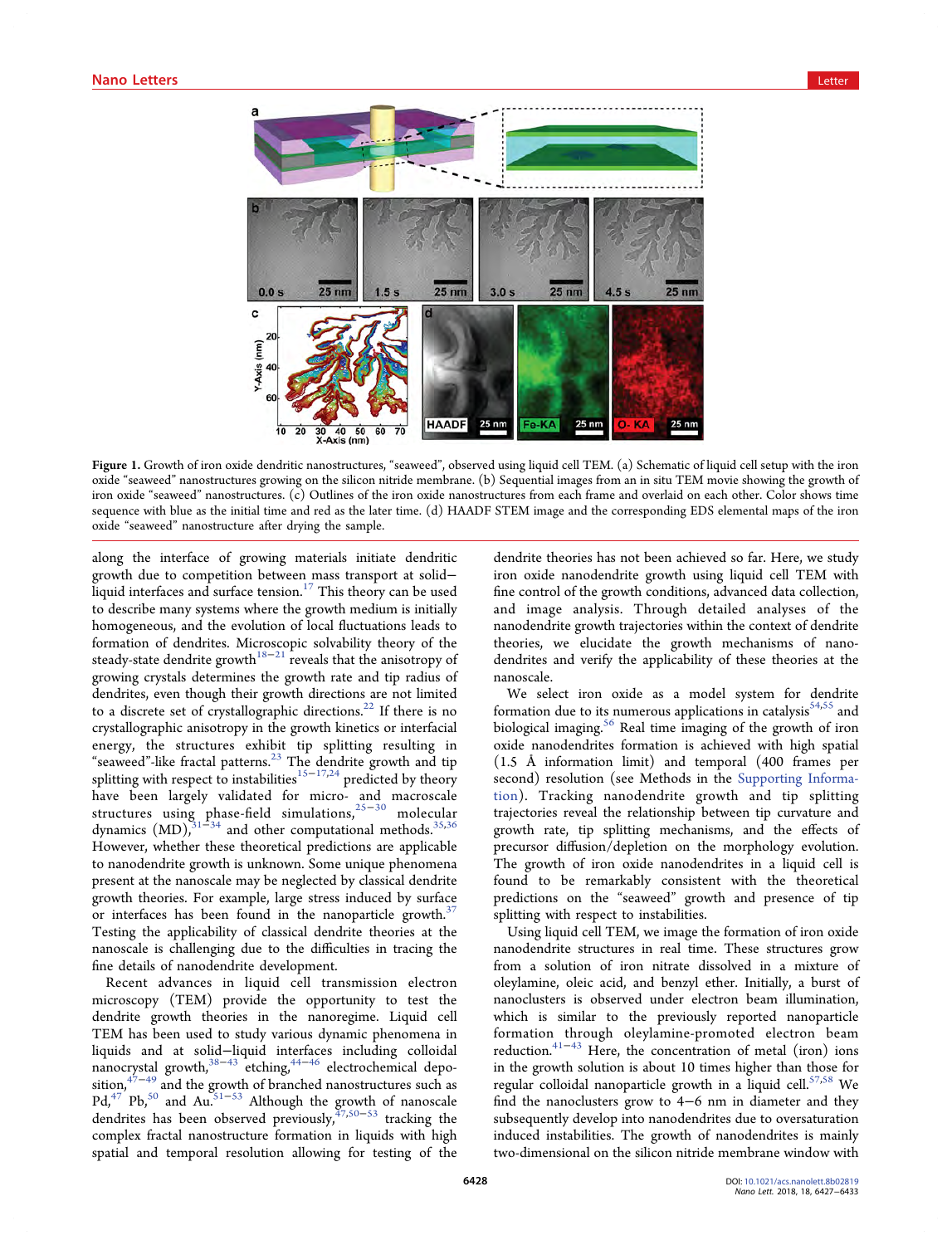<span id="page-2-0"></span>

Figure 2. Growth rate of the "seaweed" branches correlated to the curvature of their tips. (a) Sequential images showing the growing "seaweed". The distance from a reference point to the tip and the local curvature of tip were measured. Note that each tip had no competition for precursor and no tip splitting occurred. (b) Logarithm plot of the growth rate vs radius of curvature  $(\rho)$  of the tip. Colors correspond to tips in part a, and circles are for linear regions of the growth trajectory while squares are averages over all the frames. The slope of the linear fit is −1.1.

the approximately similar thickness of 4−6 nm as the nanoclusters (without obvious changes in the image contrast). Growth in the vertical direction has also been identified for some branches [\(Figure S5](http://pubs.acs.org/doi/suppl/10.1021/acs.nanolett.8b02819/suppl_file/nl8b02819_si_001.pdf) and [Movie S1](http://pubs.acs.org/doi/suppl/10.1021/acs.nanolett.8b02819/suppl_file/nl8b02819_si_002.avi)), however, the vertical growth is limited likely due to the precursor depletion/ diffusion associated with the thin liquid inside the liquid cell. The liquid thickness varies in the liquid cell during imaging (thinner than the original 100 nm liquid film during liquid loading). In order to achieve high resolution imaging thinner liquid (e.g., 20−50 nm) is preferred, which can be obtained under strong electron beam illumination (see details on liquid loading, imaging and electron dose rate in Methods). We describe the nanodendrite patterns as "seaweed" nanostructures, $23,59$  $23,59$  of which each dendritic branch does not have welldefined growth direction. We also find the presence of nanobubbles in the liquid influences the fine details of the "seaweed" morphology development [\(Figure S6\)](http://pubs.acs.org/doi/suppl/10.1021/acs.nanolett.8b02819/suppl_file/nl8b02819_si_001.pdf); thus bubbles are avoided in this study.

The fractal morphology development of the "seaweed" nanostructure is shown in [Figure 1](#page-1-0)b (also see [Movie S2](http://pubs.acs.org/doi/suppl/10.1021/acs.nanolett.8b02819/suppl_file/nl8b02819_si_003.avi)). We trace the contour of the nanostructure during growth using a MATLAB program developed by us (see details in [Supporting](#page-5-0) [Information](#page-5-0)). [Figure 1c](#page-1-0) shows the growth trajectories, where the color gradient from blue to red represents the time lapse from the beginning to the end. The fractal dimensions (D) are calculated to be in the range from 1.8 to 1.9 (see the fractal dimension calculation in [Supporting Information](#page-5-0)), which is close to the value of 1.71 predicted by simulation of diffusionlimited aggregation (DLA) for two-dimensional growth. $^{60}$  $^{60}$  $^{60}$  The observed fine details of the "seaweed" nanostructures are also consistent with the predictions of fractal seaweed and compact seaweed structures, as shown in the Brener's morphology diagram.<sup>23</sup>

The pattern formation from a homogeneous liquid solution generally results from the competition between two dominant factors. One is the capillarity or interfacial energy, which tends to stabilize the solid−liquid interface morphology. For instance, the isotropic surface energy leads to the formation of a sphere. The other factor is diffusion, which drives an interfacial instability. $61$  Since surface energy governs during growth at the nanoscale, one would expect to achieve the morphology determined by surface energy minimization (i.e., Wulff shape), and thus nanoparticles. However, the "seaweed" or dendrite morphology can be obtained when supersaturation is sufficiently large. Specifically, the classical Mullins and Sekerka analysis of a growing spherical particle indicates that the particle is unstable when its radius is seven times the critical radius for nucleation.<sup>[16](#page-6-0)</sup> We observe morphological instabilities of domains on the order of 5 nm, so the critical

radius for nucleation is very small, likely a result of a large supersaturation (see [Supporting Information](#page-5-0)).

After the in situ imaging, the liquid cell sample is dried at room temperature and opened to perform elemental analysis. Energy dispersive X-ray spectroscopy (EDS) elemental maps reveal that the nanodendrite arms are composed of iron and oxygen [\(Figure 1d](#page-1-0)). The more ambiguous distribution of oxygen is due to oxygen being present in the solvent mixture. It is also noted that the as-grown "seaweed" nanostructure is amorphous and it transforms into crystalline  $Fe<sub>2</sub>O<sub>3</sub>$  and  $Fe<sub>3</sub>O<sub>4</sub>$ under the prolonged electron beam illumination ([Figure S7](http://pubs.acs.org/doi/suppl/10.1021/acs.nanolett.8b02819/suppl_file/nl8b02819_si_001.pdf)). This suggests that the amorphous structure results from the fast growth kinetics. $62$  Choosing an amorphous material in this study eliminates the crystalline anisotropy when relating to dendrite growth theories.

In order to study the correlation between the tip curvature and growth rate, we first determine the factors that control the growth of a single tip in an environment unencumbered by other dendritic branches. The dendrite shown in Figure 2a exhibits six distinctive tips growing outward from the center with enough separation between tips such that influence from the neighboring branches is minimized. In addition, none of the tips split in the duration of time being analyzed. We measure the growth rate of a tip with the assumption that the tip grows approximately unidimensionally, which is an accepted method for measuring dendritic growth.[17,63](#page-6-0) The distance between each tip and a point normal to the growth direction of the tip is measured for each frame of the image sequences in the movie. The logarithm of growth rate of each dendritic tip as a function of the logarithm of the radius of curvature  $(\rho)$  is plotted, as shown in Figure 2b, where radius of curvature is the radius of a circle fit to the tip. We find that sharper tip curvature is correlated with faster growth.

The observed relationship between the tip curvature and growth rate is consistent with a diffusion controlled dendritic growth model. $17,63,64$  $17,63,64$  $17,63,64$  $17,63,64$  $17,63,64$  As expected, the tips with higher curvature exhibit faster growth rates since the larger the curvature, the higher the concentration gradient at the tip.<sup>17</sup> A few factors have been considered for the tip growth of these "seaweed" nanostructures. First, diffusion in a thin liquid layer inside a liquid cell is several orders of magnitude slower than those in bulk liquids. $65$  Second, the tip curvature of these nanoscale dendrites is extremely high compared to bulk dendrites. Finally, the oversaturation of the precursor solution plays an important role. Although there is an interplay between these different factors during tip growth, the observed trend of tip growth as a function of tip curvature suggests that the energy barrier for the monomer addition is insignificant compared to the barrier for monomer diffusion into the tip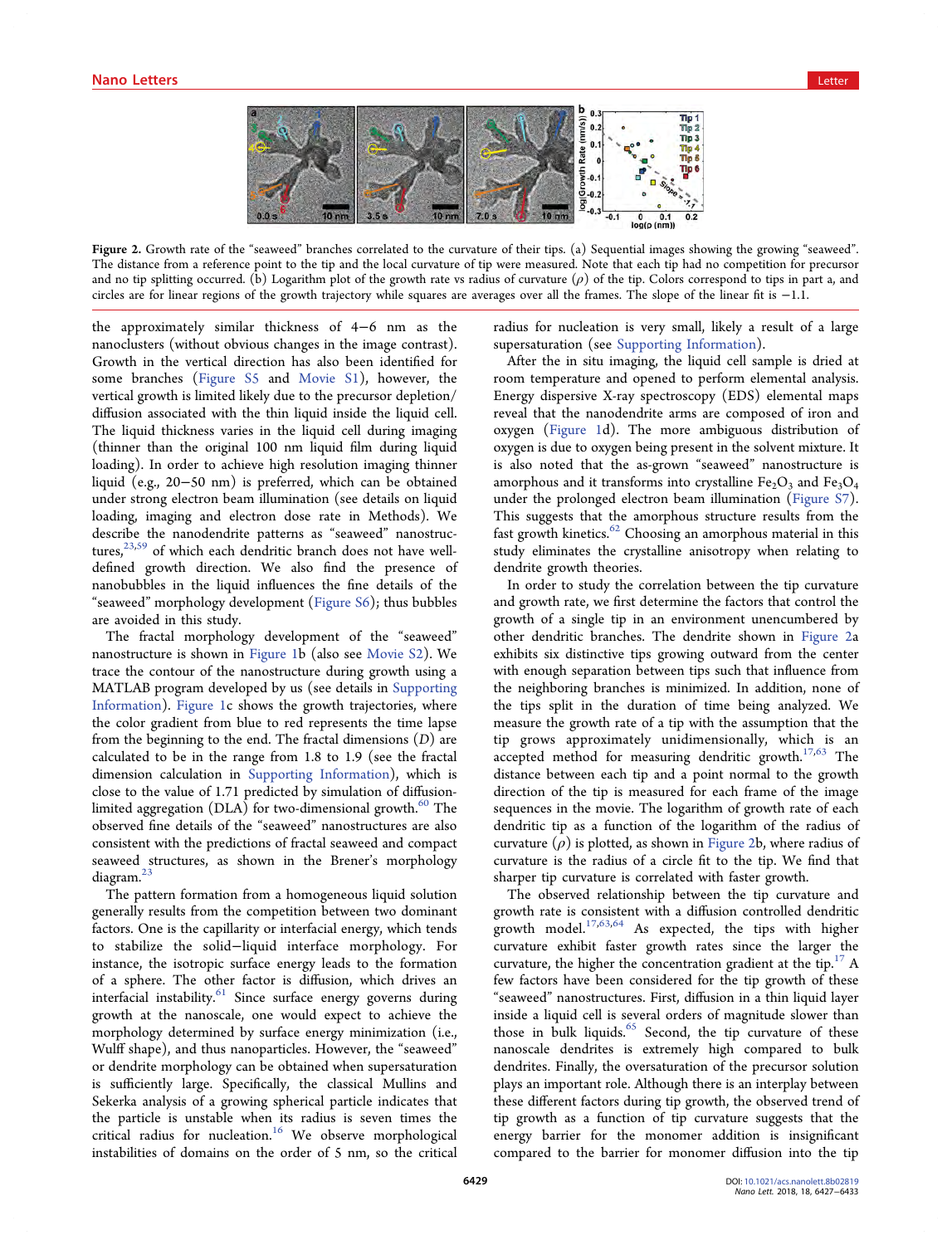

Figure 3. Tip splitting process. (a) Sequential images showing a tip splits into two equivalent new tips growing into two branches. (b) Outlines of the splitting tip in part a. The original single tip (blue) widens and grows on the corners of the flattened top (red). (c) Measured curvature at the center and edges of the tip during the splitting process. Initially, the tip has the greatest curvature at the center and then it becomes flat with the edges of the tip developing high curvature. (d) Schematic showing the tip splitting process.

front. The relationship between the tip curvature and growth rate is linear, as predicted by Ivanstov in  $1947^{66}$  $1947^{66}$  $1947^{66}$  [\(Figure 2b](#page-2-0)).

The growing tips are morphologically unstable. Branching of the growing "seaweed" structure, or tip splitting, controls the fractal morphology. A representative example of a splitting tip is shown in Figure 3a, in which a single growing tip bifurcates into two new tips and each continues to grow. The outlines of the tip show the splitting process, where the color gradient from blue to red represents the time lapse (Figure 3b). It is clear that the initially sharp tip undergoes flattening and widening before splitting into two distinct tips. The curvature changes during the tip splitting process are measured. As the initial tip widens, the curvature at the center of the tip decreases and the curvature at the sides increases (Figure 3c). We consider the initial widening of a growing tip results from fluctuations during growth. Since the sharper curvature grows faster, the faster growth at the edges of the tip leads to two new tips (see the schematic in Figure 3d).

This observed tip splitting process can be explained by the established analytical models describing dendrite tip splitting with respect to instabilities.<sup>[15](#page-6-0)−[17,24](#page-6-0)</sup> According to these models, a dendrite tip splits when the tip radius becomes larger than the shortest wavelength of morphological instability.<sup>[15](#page-6-0)</sup> The tip widening and splitting have been demonstrated experimentally and computationally on the micrometer scale.<sup>[59](#page-6-0)</sup> Dendritic growth on the micrometer scale leads to asymmetric growth associated with the crystalline anisotropy.[67](#page-6-0) In contrast, although the nanoscale dendrite structures exhibit no crystalline anisotropy (it is amorphous), it also demonstrates the asymmetric growth during which one of the two new tips grows faster and soon becomes dominant. Therefore, the tip-

splitting and tip growth behavior we have observed here shows that the established models for tip splitting are applicable at the nanoscale.

Since the growth is diffusion limited, the competition for precursor may strongly influence the "seaweed" morphology. For example, [Figure 4](#page-4-0)a shows a time series of the development of four tips. As the growth progresses, two tips grow and split while the other two tips stop growing and remain as a single tip. The discontinuation of tip growth is independent of the tip curvature. We hypothesize that the growing tips compete for precursor, thus a growing tip impacts the growth of a neighboring tip in close proximity.

To test the above hypothesis, we examine three tips with different configurations of neighbors during the "seaweed" development. As highlighted in [Figure 4b](#page-4-0), they are marked as the blue, green, and red dots on the growing "seaweed" structure. Along the growth trajectories of each tip, the growth rate varies and the surrounding dendrite density also changes. The dendrite density around a tip is measured by the area ratio occupied by the dendritic branches within the disc of a given radius around the tip. By varying the disc radius, different values of dendrite density (average solid density within the disc) can be achieved. Therefore, at each point on the growth trajectory the tip has a growth rate, which is correlated to different values of the average solid density depending on the calculated disc sizes. We plot the growth rate of the tip as a function of the average solid density and disc size (the distance to the tip within 0−30 nm) during the "seaweed" development ([Figure 4c](#page-4-0)). The growth rate variations are reflected by the different color of the plot.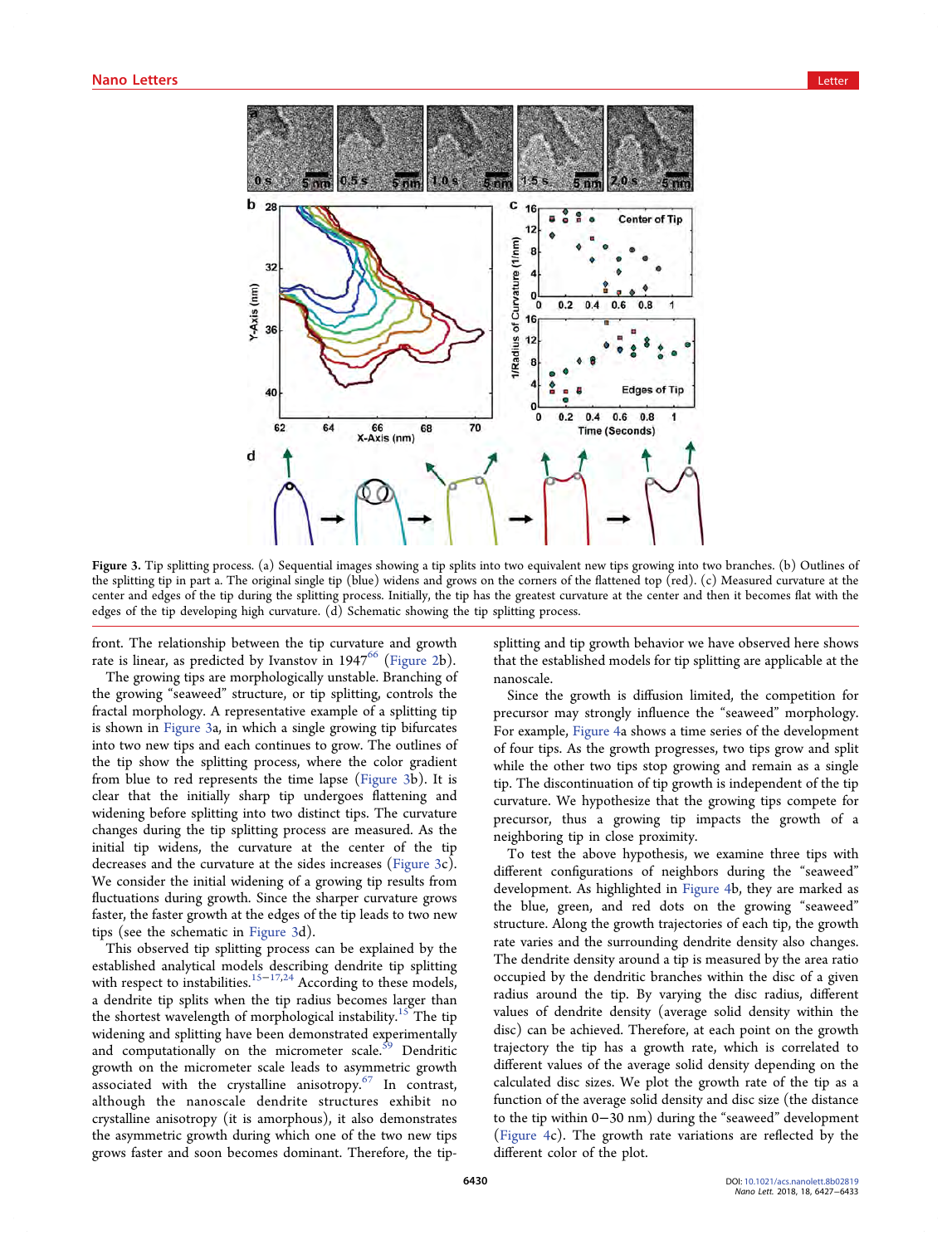<span id="page-4-0"></span>

Figure 4. Effect of neighboring branches competing for precursor on growth rate of tips. (a) Sequential images of growing "seaweed" with four tips. Initially, the tips are approximately equivalent in all respects except local density of iron oxide structures. After two seconds, two tips have completely stopped growing (highlighted in white arrows) while the other two tips (highlighted in yellow arrows) have significant growth and even undergone further tip splitting events. (b) The "seaweed" nanostructure at different stages of growth with three tips highlighted in different neighboring environments. (c) Comparing tip growth rate under different "seaweed" density at different distances from the tip. Densities at small and large distances from the tip show less correlation to the growth rate of the tip. However, the density at an average intermediate distance of about 10−12 nm has a strong dependence on the growth rate, which we term the precursor diffusion zone. The growth rates compared with densities at their distance of strongest dependence is shown for each tip. The radius of the rings in part b are the same distances.

From Figure 4c, the correlation between the growth rate and average solid density at a certain disc size during the "seaweed" growth can be obtained. We find a similar trend for most calculated disc sizes that as the average solid density increases the growth rate of the tip decreases and the tip stops growing when the average solid density increases significantly. At the critical disc distance (disc radius  $r_0 = 10-12$  nm), the strongest correlation between the growth rate of the tip and the average solid density is achieved such that the changes of the average solid density induce the largest variations of the growth rate. (also see [Figure S8](http://pubs.acs.org/doi/suppl/10.1021/acs.nanolett.8b02819/suppl_file/nl8b02819_si_001.pdf)) Above or below the critical distance  $(r_0)$ , correlation between the average solid density and growth rate is lower although the trend (an increase of the average solid density results in lower growth rate) maintains for most disc sizes. These results suggest that the critical distance corresponds to the precursor diffusion zone around the tip. Within the diffusion zone, all growing dendrites compete for precursor. Therefore, an increase of the dendrite density reduces the chance of precursor reaching the tip thus slowing down the tip growth. The growth rate variations can be more drastic when it is close to the critical distance since larger variations of the average solid density are achieved. Dendrites beyond the diffusion zone has little impact on the growth rate of the tip, thus the correlation between the growth rate and the average solid density decreases when the disc radius is larger than the critical radius. It is noted that in the above analyses

the average solid density may deviate from the actual growing dendritic branches competing for precursor, however, the growing front of the "seaweed" has similar characteristics for different tips and thus the analysis still stands.

During the two-dimensional growth of "seaweed" nanostructures, the precursor very close to the "seaweed" is depleted and little replenishment of the precursor from the bulk solution occurs. This is evident because, as the structure grows outward, only the tips furthest from the branching point grow. This is reasonable that the growing tips deplete their local environment of precursor, causing the further growth of the tip to occur only by reaching out in the bulk solution where the precursor can be replenished more rapidly and maintained at higher concentrations.

In summary, the tips with crowded neighbors, i.e., those that are not at the growing front, slow down or completely stop growing as the local precursor is depleted. Within the environment with the presence of precursor, a tip may split and the newly formed tips now compete for precursor. The tip with a sharper curvature grows faster and may become the dominant growing tip, as discussed in the previous section of this paper. Therefore, the combination of precursor depletion/ diffusion, curvature dependent growth rate, and tip splitting controls the "seaweed" fractal morphology development. In the growth regime where different tips compete for precursor, the anisotropy of the tip growth is determined by both the growth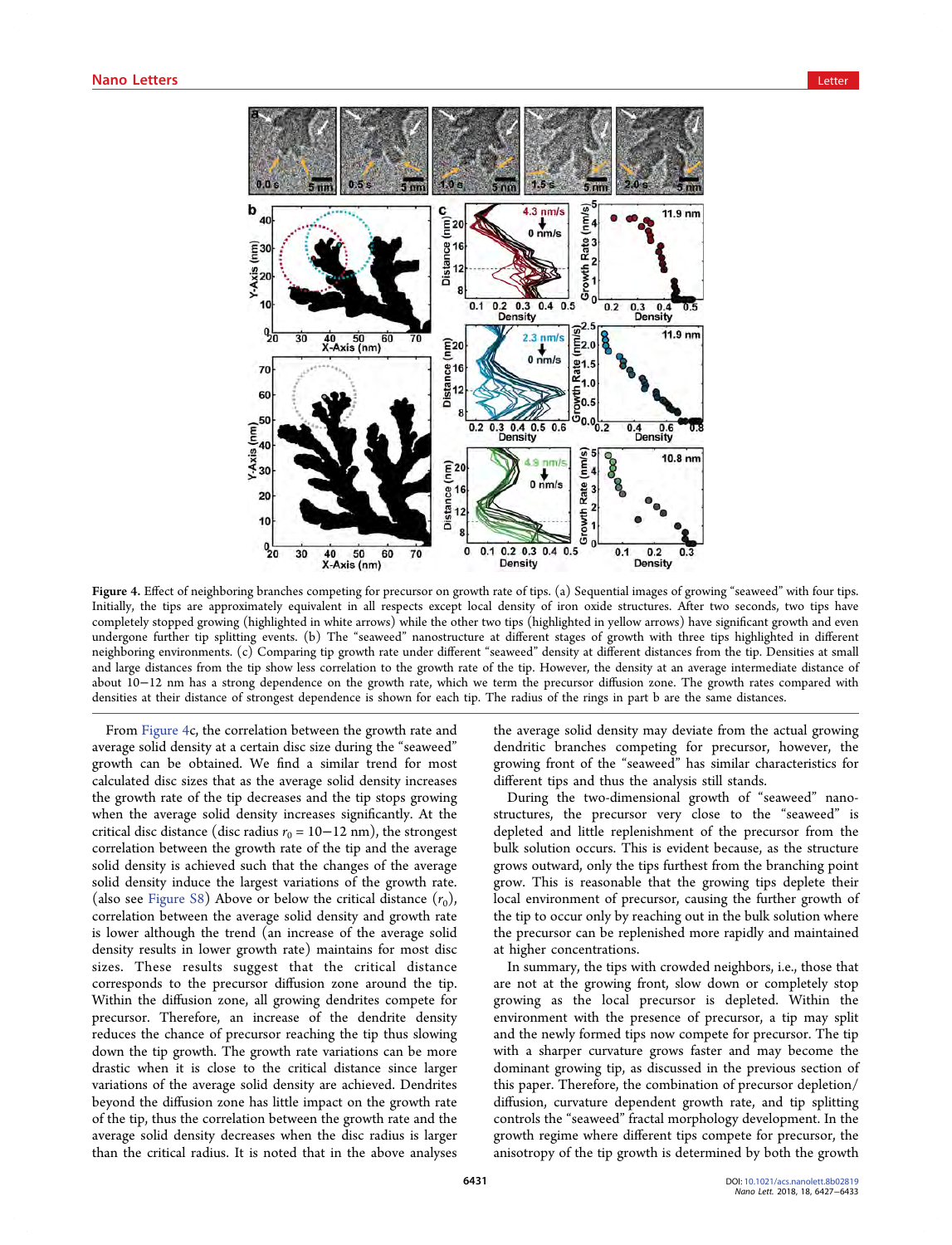<span id="page-5-0"></span>

Figure 5. Sequential images show the formation of "spherulite" nanostructure from multiple seeds with close distance. The branches are densely packed with significantly fewer tip splitting events during growth.

rate and the tip radius, which is consistent with the theoretical predictions based on tip splitting with respect to instabilities.[15](#page-6-0)<sup>−</sup>[17](#page-6-0),[24](#page-6-0)

The effects of neighboring structures on the morphology development of nanodendrites due to different branches competing for precursor are also reflected in the growth of "spherulite"<sup>[68](#page-6-0)</sup> nanostructure. We show the growth of iron oxide nanostructures when multiple seeds are in close distance. Sequential images display multiple seeds developing into "spherulite" nanostructure (Figure 5; also see [Movie S5](http://pubs.acs.org/doi/suppl/10.1021/acs.nanolett.8b02819/suppl_file/nl8b02819_si_006.avi)). Each seed growing into one or a few branches with significantly fewer tip splitting events, reminiscent of the structures seen during directional solidification where interactions between neighboring grains are very strong. In this case, branches in the "spherulite" structure are long and densely packed, which implies neighboring branches competing for precursor akin to the neighboring effects during the growth of "seaweed" structure.

In summary, we have been able to trace the fractal morphology development of iron oxide nanodendrites ("seaweed" nanostructures) using liquid cell TEM with high spatial and temporal resolution, which allows the direct comparison of the morphology evolution predicted by the classical theories and the experiments. The growth of the nanodendrites and tip splitting are determined by the growth rate and tip curvature, which is consistent with the dendrite theories on tip splitting with respect to instabilities. We have also found that the neighboring dendrites at close distances influence tip growth, and neighboring dendrites within a critical distance of 10−12 nm, which corresponds to a precursor diffusion zone, have the strongest effect on the tip growth. When multiple branches grown from different seeds grow side-by-side, each growing tip has significantly fewer tip splitting events and they develop into a "spherulite" nanostructure. This work opens many opportunities to explore the development of various nanostructures with fractal morphology in the context of classical dendrite theories. Validation of the dendrite growth theories at the nanoscale shed light on rational design and synthesis of nanostructured materials with complex fractal morphologies.

# ■ ASSOCIATED CONTENT

#### **S** Supporting Information

The Supporting Information is available free of charge on the [ACS Publications website](http://pubs.acs.org) at DOI: [10.1021/acs.nano](http://pubs.acs.org/doi/abs/10.1021/acs.nanolett.8b02819)[lett.8b02819](http://pubs.acs.org/doi/abs/10.1021/acs.nanolett.8b02819).

Experimental and image analysis methods, additional figures, and details of the movies of iron oxide "seaweed" structures [\(PDF\)](http://pubs.acs.org/doi/suppl/10.1021/acs.nanolett.8b02819/suppl_file/nl8b02819_si_001.pdf)

Movie S1, growth of iron oxide nanodendrite "seaweed" nanostructure ([AVI](http://pubs.acs.org/doi/suppl/10.1021/acs.nanolett.8b02819/suppl_file/nl8b02819_si_002.avi))

Movie S2, growth of unencumbered iron oxide "seaweed" nanostructure [\(AVI\)](http://pubs.acs.org/doi/suppl/10.1021/acs.nanolett.8b02819/suppl_file/nl8b02819_si_003.avi)

Movie S3, growth of another unencumbered iron oxide "seaweed" nanostructure ([AVI](http://pubs.acs.org/doi/suppl/10.1021/acs.nanolett.8b02819/suppl_file/nl8b02819_si_004.avi))

Movie S4, growth of iron oxide "seaweed" nanostructure ([AVI](http://pubs.acs.org/doi/suppl/10.1021/acs.nanolett.8b02819/suppl_file/nl8b02819_si_005.avi))

Movie S5, growth of iron oxide nanodendrite "spherulite" nanostructure [\(AVI\)](http://pubs.acs.org/doi/suppl/10.1021/acs.nanolett.8b02819/suppl_file/nl8b02819_si_006.avi)

#### ■ AUTHOR INFORMATION

#### Corresponding Author

\*(H.Z.) E-mail: [hmzheng@lbl.gov](mailto:hmzheng@lbl.gov).

## ORCID<sup>®</sup>

Matthew R. Hauwiller: [0000-0002-5448-6937](http://orcid.org/0000-0002-5448-6937) Wen-Wei Wu: [0000-0002-8388-8417](http://orcid.org/0000-0002-8388-8417) Yin-Hao Chu: [0000-0002-3435-9084](http://orcid.org/0000-0002-3435-9084) A. Paul Alivisatos: [0000-0001-6895-9048](http://orcid.org/0000-0001-6895-9048) Haimei Zheng: [0000-0003-3813-4170](http://orcid.org/0000-0003-3813-4170)

## Author Contributions

 $^{\bigcirc}$ These authors contributed equally to this work

## Notes

The authors declare no competing financial interest.

## ■ ACKNOWLEDGMENTS

This work was funded by the U.S. Department of Energy, Office of Science, Office of Basic Energy Sciences, Materials Sciences and Engineering Division, under Contract No. DE-AC02-05-CH11231 within the insitu TEM program (KC22ZH). Work at the Molecular Foundry was supported by the Office of Science, Office of Basic Energy Sciences, of the U.S. Department of Energy, under Contract No. DE-AC02- 05CH11231. We acknowledge Gatan Inc. for the advanced K2 IS camera. M.R.H. acknowledges the support of a KAUST CRG grant at UC Berkeley. C.-H.C. was funded by Ministry of Science and Technology (MOST) in Taiwan (Grant 103- 2917-I-009-185). W.-I.L. was partially funded by MOST in Taiwan (NSC 102-2119-I-009-502). X.Z. acknowledges the support of the National Basic Research Program of China (2013CB632101) and China Scholarship Council under Grant No. 201406190080. The authors declare no competing financial interests.

## ■ REFERENCES

(1) Meakin, P. Fractals, Scaling and Growth Far from Equilibrium; Cambridge University Press: Cambridge, U.K., 1998.

(2) Pan, M.; Xing, S.; Sun, T.; Zhou, W.; Sindoro, M.; Teo, H. H.; Yan, Q.; Chen, H. Chem. Commun. 2010, 46, 7112.

(3) Li, X.-R.; Li, X.-L.; Xu, M.-C.; Xu, J.-J.; Chen, H.-Y. J. Mater. Chem. A 2014, 2, 1697−1703.

(4) Zhang, J.; Li, K.; Zhang, B. Chem. Commun. 2015, 51, 12012− 12015.

(5) Jiang, B.; Li, C.; Malgras, V.; Bando, Y.; Yamauchi, Y. Chem. Commun. 2016, 52, 1186−1189.

(6) Watt, J.; Cheong, S.; Toney, M. F.; Ingham, B.; Cookson, J.; Bishop, P. T.; Tilley, R. D. ACS Nano 2010, 4, 396−402.

6432